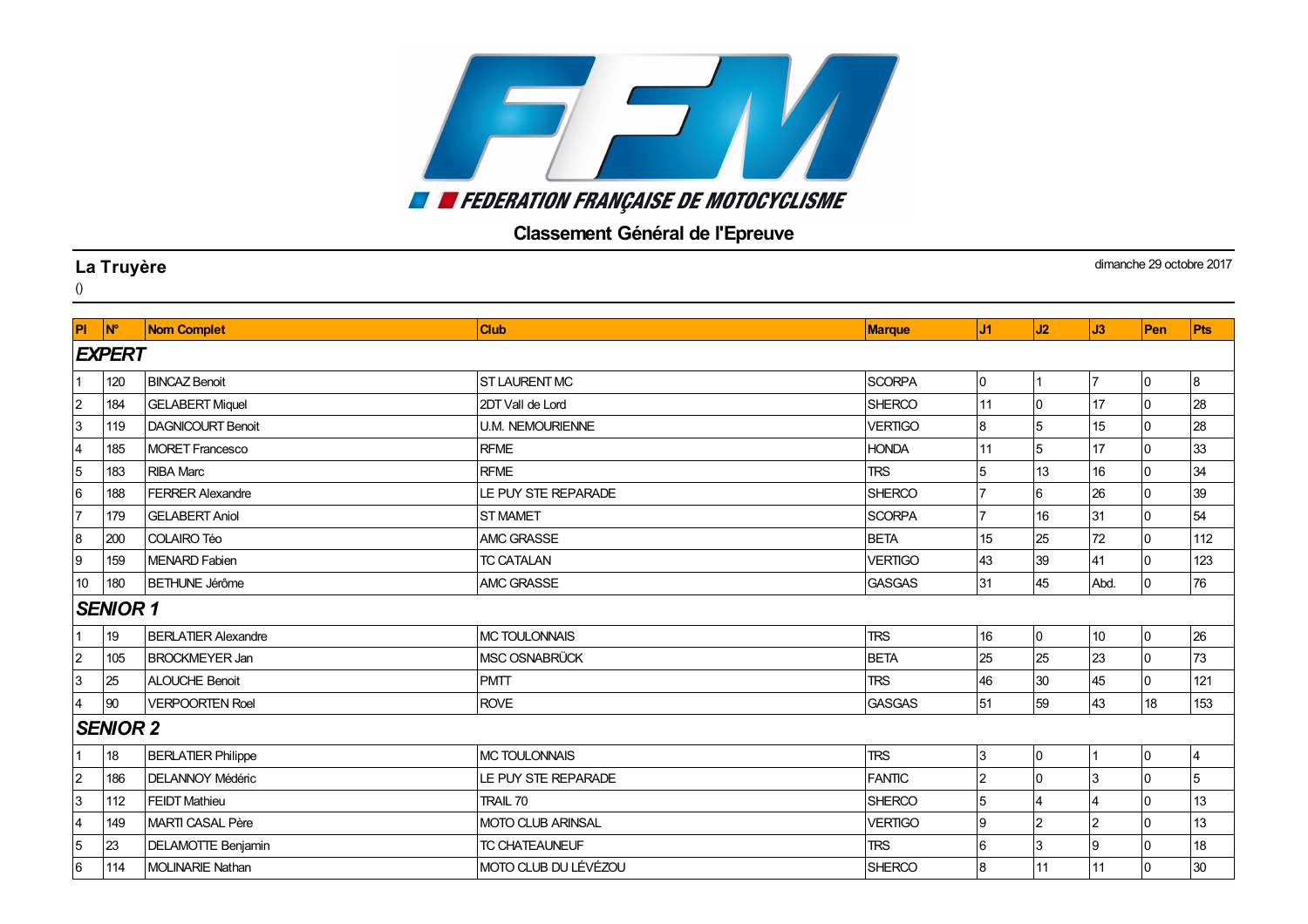| <b>PI</b>      | <b>N°</b>        | <b>Nom Complet</b>              | <b>Club</b>                | <b>Marque</b>  | J1              | J2       | J3             | Pen            | <b>Pts</b> |
|----------------|------------------|---------------------------------|----------------------------|----------------|-----------------|----------|----------------|----------------|------------|
|                |                  |                                 |                            |                |                 |          |                |                |            |
|                | 156              | <b>OBRADO TERRADAS Claudi</b>   | <b>CENT PEUS</b>           | <b>MONTESA</b> | 6               | 15       | 11             | 0              | 32         |
| 8              | 157              | <b>CLARENS MIQUEL LIuís</b>     | <b>MOTO CLUB CENT PEUS</b> | <b>GASGAS</b>  | 14              | 11       | 10             | $\overline{0}$ | 35         |
| 9              | 182              | CAMUS Benjamin                  | <b>TC CLERMONTOIS</b>      | <b>GASGAS</b>  | 13              | $\bf{8}$ | 16             | 0              | 37         |
| 10             | 150              | <b>ALBOS SORRIBES Marcel-LI</b> | <b>MOTO CLUB PIRINEU</b>   | <b>GASGAS</b>  | 6               | 25       | 17             | 0              | 38         |
| 11             | 115              | <b>BERTHOU Richard</b>          | PRESQU'ILE TOUT TERRAIN    | <b>SHERCO</b>  | 13              | 17       | 14             | 0              | 44         |
| 12             | 160              | <b>PANABIERES Julien</b>        | <b>TC CATALAN</b>          | <b>VERTIGO</b> | 12              | 18       | 21             | 0              | 51         |
| 13             | 191              | <b>GALLERON Lucien</b>          | <b>PMTT</b>                | <b>MONTESA</b> | 12 <sup>2</sup> | 22       | 17             | 0              | 51         |
| 14             | 111              | NORMAND Sébastien               | <b>TRAIL 70</b>            | <b>MARQUE</b>  | 12 <sup>°</sup> | 26       | 25             | 0              | 63         |
| 15             | 141              | <b>SABRIA LLORET Joel</b>       | <b>TER MOTOR CLUB</b>      | <b>BETA</b>    | 27              | 29       | 17             | 3              | 73         |
| 16             | 110              | <b>BADET Clément</b>            | <b>TRIAL CLUB COMTOIS</b>  | <b>TRS</b>     | 20              | 27       | 29             | 0              | 76         |
| 17             | 142              | <b>SABRIA LLORET Eloi</b>       | <b>TER MOTOR CLUB</b>      | <b>MONTESA</b> | 31              | 26       | 22             | 3              | 79         |
| 18             | 178              | <b>ICLAUSTRE Jordan</b>         | <b>MC LIVRADOIS</b>        | <b>GASGAS</b>  | 19              | 29       | 32             | 0              | 80         |
| 19             | 103              | <b>WINKELMANN Tim</b>           | MSC OSNABRÜCK              | <b>MONTESA</b> | 21              | 31       | 28             | 0              | 80         |
| 20             | 126              | <b>PASTOU Patrice</b>           | <b>TRIAL CLUB CATALAN</b>  | VERTIGO        | 28              | 46       | 22             | 0              | 96         |
| 21             | 223              | <b>WRIGHT Neil</b>              | SPEN VALLEY                | <b>GASGAS</b>  | 26              | 32       | 42             | 0              | 100        |
| 22             | 96               | <b>BERNARD Stefan</b>           | <b>AMC</b>                 | <b>GASGAS</b>  | 35              | 37       | 31             | 0              | 103        |
| 23             | 166              | RECOUR Jean-Pierre              | ATT74                      | <b>GASGAS</b>  | 34              | 45       | 56             | 0              | 135        |
| 24             | 123              | SIMONETTI Marco                 | <b>MCCB</b>                | <b>VERTIGO</b> | 3               | 17       | Abd.           | 0              | 20         |
| 25             | 127              | <b>CAUQUIL Pierre</b>           | <b>CASTRES</b>             | <b>VERTIGO</b> | 15              | 15       | Abd.           | 0              | 30         |
| 26             | 221              | <b>BEAUPIED Frédéric</b>        | <b>TRIAL CLUB BASQUE</b>   | <b>GASGAS</b>  | 38              | 49       | Abd.           | 0              | 87         |
| 27             | 56               | <b>BARZU Christophe</b>         | <b>LOURDES</b>             | <b>BETA</b>    | 13              | Abd.     | Abd.           | 0              | 13         |
|                | <b>SENIOR 3+</b> |                                 |                            |                |                 |          |                |                |            |
|                | 139              | <b>VILLEGAS BOSCH Alba</b>      | <b>MOTO CLUB ARINSAL</b>   | <b>GASGAS</b>  | $\overline{2}$  | 4        | $\overline{2}$ | 0              | 8          |
| $\overline{2}$ | 15               | <b>MANSENARES Pascal</b>        | MC LE PUY SAINTE REPARADE  | <b>TRS</b>     | 8               | $\bf{8}$ | $\overline{2}$ | $\Omega$       | 18         |
| 3              | 21               | <b>BRECHARD Jacques</b>         | TRIAL CLUB CHATEAUNEUF     | <b>GASGAS</b>  |                 | 5        | 6              | 0              | 18         |
| $\overline{4}$ | 12               | <b>GAGO Eusebio</b>             | TRIAL MC GENÈVE            | <b>BETA</b>    | 8               | 5        | $\overline{8}$ | 0              | 21         |
| 5              | 92               | <b>OELSCHLEGEL Iris</b>         | <b>MSC GROSSHEUBACH</b>    | <b>GASGAS</b>  |                 | 17       | 11             | 0              | 29         |
| 6              | 107              | JOUTEUX Jean-Luc                | MOTO CLUB DU MAINE         | <b>SCORPA</b>  | 11              | 17       | $\overline{3}$ | $\Omega$       | 31         |
|                | 140              | MACIA ANTOLINEZ Josep           | <b>MOTO CLUB ARINSAL</b>   | <b>GASGAS</b>  |                 | 19       | 17             | $\Omega$       | 33         |
| 8              | 59               | FOURGEAUD François              | TRIAL CLUB LOURDAIS        | <b>SHERCO</b>  | 23              | 8        | $\overline{4}$ | $\Omega$       | 35         |
| 9              | 74               | <b>CASTANIER Patrick</b>        | MC LEVEZOU                 | <b>SHERCO</b>  | 11              | 11       | 16             | $\Omega$       | 38         |
| 10             | 213              | <b>JEAN David</b>               | <b>MOTO CLUB MAZANAIS</b>  | <b>BETA</b>    | 5               | 15       | 20             | 0              | 40         |
| 11             | 146              | <b>MOLAS MUNTADAS Joan</b>      | <b>SANS CLUB</b>           | <b>TRS</b>     | 13              | 16       | 11             | 0              | 40         |
| 12             | 13               | <b>MASSARD Jacques</b>          | <b>TRIAL CLUB LA BURLE</b> | <b>TRS</b>     | 22              | 13       | 12             | 0              | 47         |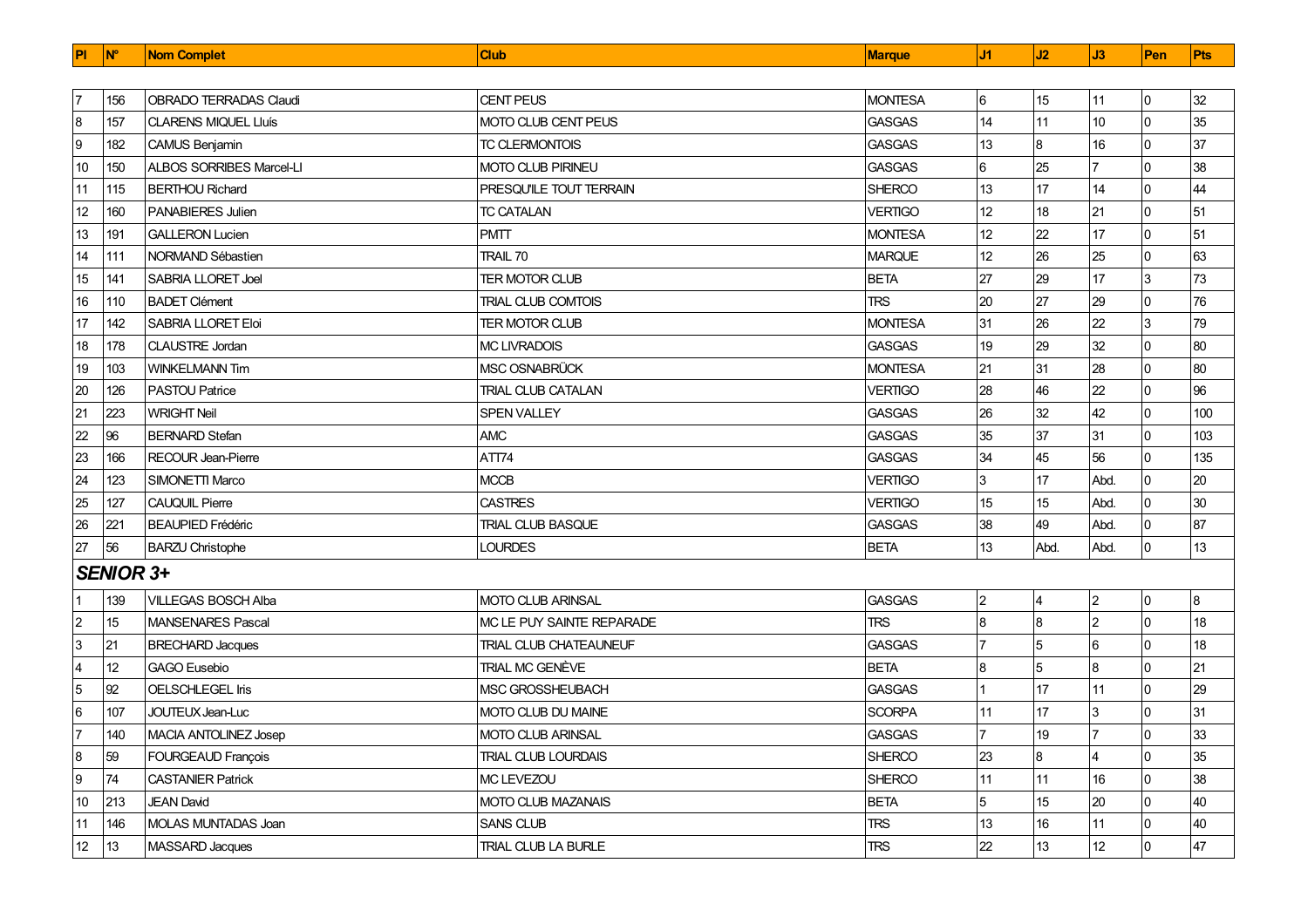| PI              | <b>N°</b>       | <b>Nom Complet</b>         | <b>Club</b>                     | <b>Marque</b>  | J1              | J2              | J3             | Pen | <b>Pts</b> |
|-----------------|-----------------|----------------------------|---------------------------------|----------------|-----------------|-----------------|----------------|-----|------------|
| 13              | 11              | <b>VEYRET Jean-Paul</b>    | TC CHATEAUNEUF                  | <b>BETA</b>    | 15              | 17              | 15             | 0   | 47         |
| 14              | 104             | <b>BLOMEYER Stefan</b>     | MSC OSNABRÜCK                   | <b>MONTESA</b> | 17              | 24              | 6              |     | 47         |
| 15              | 145             | <b>SOLER BORADORS Marc</b> | <b>SENS CLUB</b>                | <b>BETA</b>    | 14              | 30              | 17             |     | 51         |
| 16              | 211             | <b>TESTUD Lionel</b>       | <b>MOTO SPORT NIMOIS</b>        | <b>SHERCO</b>  | 14              | 21              | 18             |     | 53         |
| 17              | 95              | <b>DEISINGER Klaus</b>     | AMC                             | <b>GASGAS</b>  | 13              | 28              | 13             |     | 54         |
| 18              | 94              | <b>WINCKLER Lorenz</b>     | RMSC ÖLBRONN                    | <b>MONTESA</b> | 14              | 19              | 22             |     | 55         |
| 19              | 8               | <b>VERNOZY Bernard</b>     | <b>CM BEAUJOLAIS</b>            | <b>MONTESA</b> | 19              | 19              | 18             |     | 56         |
| 20              | 124             | <b>JEAN Olivier</b>        | UM NEMOURS                      | <b>FANTIC</b>  | 14              | 32              | 21             |     | 67         |
| 21              | 54              | <b>DECKER José</b>         | <b>TRIAL CLUB CASTELNAUSIEN</b> | <b>GASGAS</b>  | 24              | 18              | 26             |     | 68         |
| 22              | 99              | <b>KRÄMER Willi</b>        | MSC GROSSHEUBACH                | <b>MONTESA</b> | 21              | 32              | 16             |     | 69         |
| 23              | 52              | <b>IBOS Hervé</b>          | <b>TC LOURDAIS</b>              | <b>BETA</b>    | 24              | 33              | 13             |     | 70         |
| 24              | 32              | SORRENTI Bernard           | LEVENS                          | <b>GASGAS</b>  | 26              | 29              | 18             |     | 73         |
| 25              | 97              | <b>ZIPF Andreas</b>        | AMC UNTERER BREISGAU            | <b>GASGAS</b>  | 19              | 41              | 15             |     | 75         |
| 26              | 192             | <b>FIGARELLA Max</b>       | <b>PMTT</b>                     | <b>GASGAS</b>  | 18              | 43              | 18             |     | 79         |
| 27              | 130             | <b>DELANOUE Didier</b>     | <b>RAIDER'S</b>                 | <b>SHERCO</b>  | 31              | 35              | 21             |     | 87         |
| 28              | 121             | <b>LANUSSE Hervé</b>       | <b>UMNEMOURS</b>                | <b>FANTIC</b>  | 13              | 51              | 27             |     | 91         |
| 29              | 102             | <b>BÄUML</b> Daniela       | MSF WINNINGEN                   | <b>BETA</b>    | 28              | 38              | 25             |     | 91         |
| 30              | 98              | <b>OELSCHLEGEL Robert</b>  | MIC GROSSHEUBACH                | <b>GASGAS</b>  | 28              | 47              | 30             |     | 105        |
| 31              | 78              | SANTOLARIA Sébastien       | <b>ATVO</b>                     | <b>SHERCO</b>  | 46              | 48              | 43             |     | 137        |
| 32              | 222             | <b>BARRY Roads</b>         | <b>WITLEY</b>                   | <b>GASGAS</b>  | 15              | 17              | Abd.           |     | 32         |
| 33              | 125             | <b>VENTELON Julien</b>     | TRIAL CLUB CATALAN              | <b>VERTIGO</b> | 28              | 40              | Abd.           |     | 68         |
| 34              | 197             | <b>ULLY Antoine</b>        | TC LOOZE                        | <b>GASGAS</b>  | Abd.            | Abd.            | 59             | IO. | 59         |
|                 | <b>SENIOR 3</b> |                            |                                 |                |                 |                 |                |     |            |
|                 | 14              | ALBERT Jean-Michel         | MOTO CLUB DU PUY STE REPARADE   | <b>TRS</b>     | 17              | 3               | Ι1             | 10  | 11         |
| $\overline{2}$  | 33              | <b>FABRE Philippe</b>      | AMC GRASSE                      | <b>VERTIGO</b> | 6               | 3               | l3             |     | 12         |
| 3               | 230             | <b>GROPPEL Bastian</b>     |                                 |                | $\overline{2}$  | 6               | 5              |     | 13         |
| $\overline{4}$  | 131             | <b>LE CANN Ronan</b>       | <b>MC HENNEBONT</b>             | <b>BETA</b>    | $\overline{4}$  | 6               | l3             |     | 13         |
| $\overline{5}$  | 46              | <b>RUBIN Jean</b>          | <b>MCTANNERON</b>               | <b>GASGAS</b>  | 10              | 5               | $\overline{4}$ |     | 19         |
| $6\phantom{.}6$ | 228             | <b>CUYVERS Marc</b>        |                                 | <b>BETA</b>    | 10 <sup>°</sup> |                 | 9              |     | 20         |
| $\overline{7}$  |                 | <b>SAGET Patrick</b>       | ST MAMET                        | GASGAS         | 10              |                 | 6              |     | 20         |
| 8               | 207             | <b>MAZET Damien</b>        | <b>MAZANNAIS</b>                | <b>BETA</b>    | 4               | 17              |                | l0. | 22         |
| $\overline{9}$  | 203             | <b>FIGUIERES Patrick</b>   | MAZAN                           | <b>MONTESA</b> | 8               | 13              |                |     | 22         |
| 10              | 22              | <b>DE TUONI Norbert</b>    | SANS CLUB                       | GASGAS         | 6               | 11              | 17             |     | 24         |
| 11              | 176             | <b>HUBERT Pierre</b>       | MOTO CLUB DU LIVRADOIS          | <b>SCORPA</b>  | $\overline{4}$  | 10 <sup>°</sup> | 10             |     | 24         |
| 12              | 155             | FERNANDEZ AUGUSTO Sergi    | <b>CENT PEUS</b>                | <b>TRS</b>     | 10 <sup>°</sup> | 12              | 5              | 0   | 27         |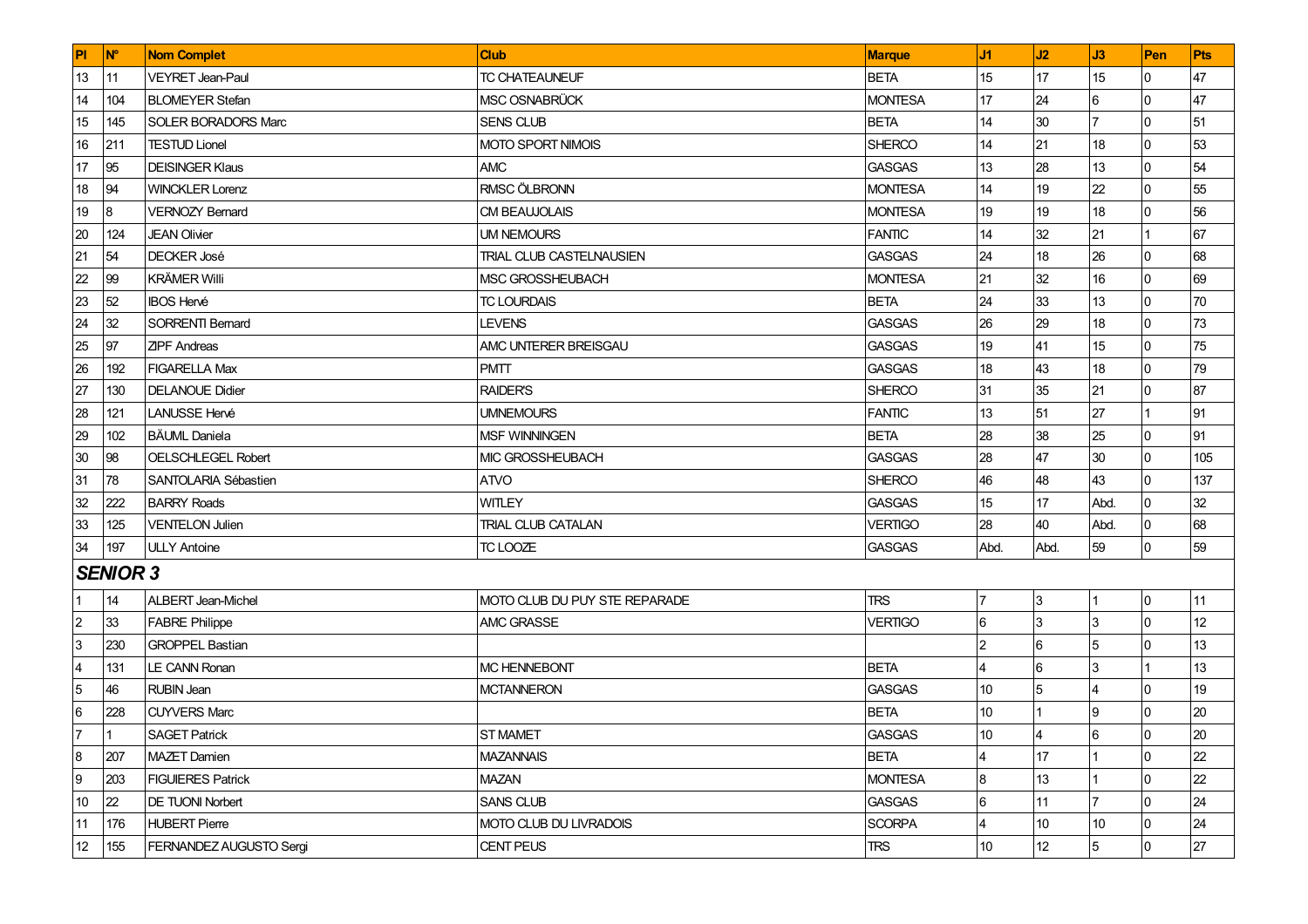| PI | <b>N°</b>      | <b>Nom Complet</b>             | <b>Club</b>                    | <b>Marque</b>  | J1              | J2             | J3   | Pen            | Pts |
|----|----------------|--------------------------------|--------------------------------|----------------|-----------------|----------------|------|----------------|-----|
| 13 | 31             | RICCHIARDI Rémy                | <b>LEVENS</b>                  | <b>VERTIGO</b> | 4               | 17             | 6    | <sup>0</sup>   | 27  |
| 14 | 48             | <b>GARCIA Germain</b>          | TRIAL RANDO CLUB CASTELNAUSIEN | <b>GASGAS</b>  | 6               | 7              | 14   | <sup>0</sup>   | 27  |
| 15 | 134            | <b>TURRINI Claude</b>          | MOTO CLUB SAINT CHERON         | <b>MONTESA</b> | 5               | 16             | 6    |                | 27  |
| 16 | 193            | MEIFFREN Vincent-Laurent       | <b>PMTT</b>                    | <b>MONTESA</b> | 5               | 15             | 9    |                | 29  |
| 17 | 153            | <b>CLARENS LENA Lluis</b>      | MOTOCLUB CENT PEUS             | <b>MONTESA</b> | $\overline{7}$  | 17             | 5    |                | 29  |
| 18 | 64             | <b>DUVAL</b> Serge             | MC LES LEOPARDS                | SCORPA         | 11              | 10             | 9    | $\Omega$       | 30  |
| 19 | 209            | <b>ANDRÉ Pierre</b>            | PUY SAINTE RÉPARADE            | <b>BETA</b>    | Ι9              | 9              | 12   |                | 30  |
| 20 | 51             | <b>COMBES Bernard</b>          | <b>UMAA AGEN</b>               | <b>GASGAS</b>  | 10 <sup>°</sup> | 12             | 8    |                | 30  |
| 21 | 10             | <b>COURET Thierry</b>          | RTF <sub>26</sub>              | <b>BETA</b>    | 10              | 16             | 5    |                | 31  |
| 22 | 75             | <b>AMBERT Romain</b>           | <b>MC12</b>                    | <b>SCORPA</b>  | 11              | $\bf{8}$       | 12   |                | 31  |
| 23 | 35             | MARTY Laurent                  | AMSL TRIAL LEVENS              | <b>GASGAS</b>  | 13              | $\overline{8}$ | 14   |                | 35  |
| 24 | 194            | <b>DUPONT Gilles</b>           | <b>TROLL SPORTS</b>            | <b>MONTESA</b> | 13              | 16             | 6    |                | 35  |
| 25 | 71             | <b>CUO Mathieu</b>             | NAUCELLE MOTO SPORT            | <b>BETA</b>    | 11              | 20             | 5    |                | 36  |
| 26 | 210            | <b>ANDRE Philippe</b>          | PUY ST RÉPARADE                | <b>BETA</b>    | 12              | 14             | 10   |                | 36  |
| 27 | 3              | <b>FAVEL Olivier</b>           | <b>MC LE TEIL</b>              | <b>TRS</b>     | 10              | 18             | 8    |                | 36  |
| 28 | 9              | SALLE François                 | MOTO CLUB TOULONNAIS           | <b>BETA</b>    | 19              | 10             | 8    |                | 37  |
| 29 | 66             | DECOUX Claude                  | PRESQU'ILE TT                  | <b>TRS</b>     | 15              | $\bf{8}$       | 14   |                | 37  |
| 30 | 174            | SIMONNET Thierry               | MOTO CLUB DU LIVRADOIS         | <b>AUTRE</b>   | Ι9              | 14             | 14   |                | 37  |
| 31 | 152            | FREIXANET RAURELL Jordi        | C. POCKET BIKE OSONA.          | <b>VERTIGO</b> | 12              | 19             |      |                | 38  |
| 32 | 67             | <b>BALDY Christian</b>         | <b>LEVEZOU</b>                 | SHERCO         | 21              | 13             | 6    |                | 40  |
| 33 | 68             | <b>MATOS Manuel</b>            | <b>MCLEVEZOU</b>               | <b>SCORPA</b>  | 13              | 13             | 14   | $\Omega$       | 40  |
| 34 | 202            | <b>MOULET Alexandre</b>        | <b>MC MAZANAIS</b>             | <b>BETA</b>    | 11              | 19             | 11   | ח              | 41  |
| 35 | 116            | <b>DAGNICOURT Stéphane</b>     | <b>UM NEMOURS</b>              | <b>GASGAS</b>  | 12              | 25             | 8    |                | 45  |
| 36 | 215            | <b>HARTENSTEIN Vincent</b>     | <b>FABREGUES</b>               | <b>SCORPA</b>  | 13              | 19             | 13   |                | 45  |
| 37 | 38             | <b>THEYSSIER Benoit</b>        | AMICALE MOTO ALLASSAC          | <b>BETA</b>    | 24              | 14             | 8    |                | 46  |
| 38 | 181            | <b>CAMUS Fabrice</b>           | <b>TCC</b>                     | <b>BETA</b>    | 16              | 21             | 9    | $\Omega$       | 46  |
| 39 | 164            | <b>LAVIGNE Cédric</b>          | <b>MCVA</b>                    | <b>BETA</b>    | 16              | 16             | 14   | n              | 46  |
| 40 | 154            | <b>ROVIRALTA MIRET Jaume</b>   | <b>CENT PEUS</b>               | <b>GASGAS</b>  | 18              | 27             | 3    |                | 48  |
| 41 | 151            | <b>FRADERA CANALETA Isidre</b> | <b>TONA</b>                    | <b>VERTIGO</b> | 17              | 18             | 13   |                | 48  |
| 42 | 40             | <b>DARDILHAC VIncent</b>       | <b>AMA</b>                     | <b>TRS</b>     | 24              | 14             | 12   |                | 50  |
| 43 | 42             | <b>BARBERIS Michel</b>         | <b>AMSL LEVENS</b>             | <b>MONTESA</b> | 14              | 29             | $10$ | 0              | 53  |
| 44 | 147            | <b>BUCARALT Josep</b>          | SANS CLUB                      | <b>BETA</b>    | 18              | 22             | 13   |                | 53  |
| 45 | 36             | PIERQUET Jean-Luc              | AMC GRASSE                     | <b>GASGAS</b>  | 23              | 18             | 13   |                | 54  |
| 46 | 148            | LOPEZ BOGAS Miquel             | MOTO CLUB PIRINEU              | <b>GASGAS</b>  | 25              | 24             | 6    |                | 55  |
| 47 | 37             | <b>MAS Christophe</b>          | AMC GRASSE                     | <b>GASGAS</b>  | 15              | 29             | 13   |                | 57  |
| 48 | $\overline{7}$ | <b>DUGUA Régis</b>             | MOTO CLUB LE TEIL              | SHERCO         | 16              | 30             | 17   | $\overline{0}$ | 63  |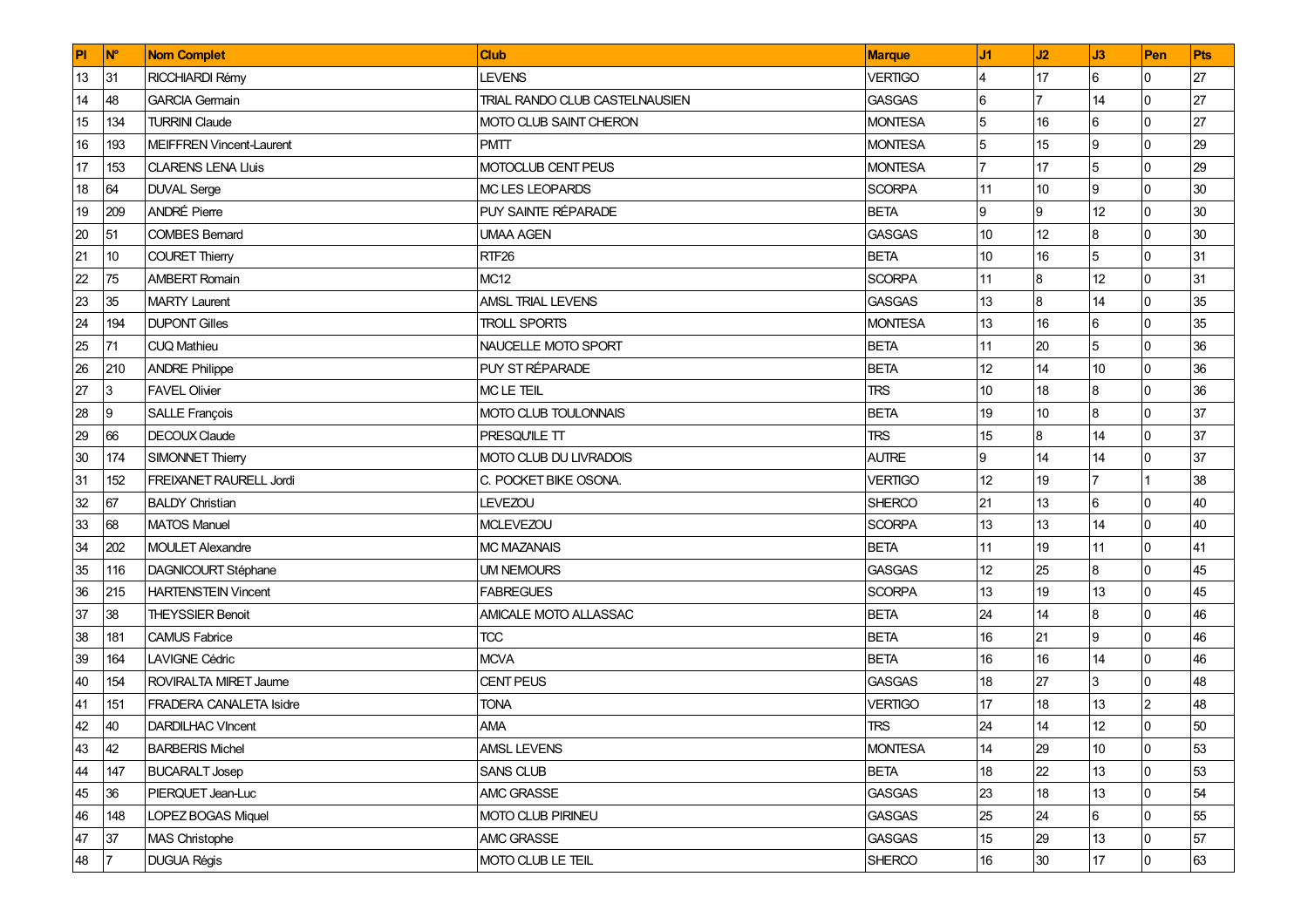| PI                      | $\mathsf{N}^{\circ}$ | <b>Nom Complet</b>         | <b>Club</b>                    | Marque         | J1             | J2  | J3             | Pen            | Pts |
|-------------------------|----------------------|----------------------------|--------------------------------|----------------|----------------|-----|----------------|----------------|-----|
| 49                      | 169                  | PETITJEAN Marc             | <b>MVHV</b>                    | <b>GASGAS</b>  | 26             | 111 | 28             | l0             | 65  |
| 50                      | 162                  | <b>SIMONIN Dominique</b>   | T C DE BEAUCE                  | <b>SCORPA</b>  | 21             | 21  | 26             | $\overline{0}$ | 68  |
| 51                      | 189                  | ROMERO Ludovic             | <b>PMTT</b>                    | GASGAS         | 18             | 25  | 27             |                | 70  |
| 52                      | 73                   | <b>NAYROLLES Lionel</b>    | MC12                           | <b>SHERCO</b>  | 26             | 26  | 18             | $\overline{2}$ | 70  |
| 53                      | 206                  | <b>RAUX</b> Vincent        | MC MAZANAIS                    | <b>BETA</b>    | 26             | 35  | 11             | $\overline{0}$ | 72  |
| 54                      | 86                   | <b>DREUIL François</b>     | <b>TTC</b>                     | SHERCO         | 22             | 34  | 21             | $\Omega$       | 77  |
| 55                      | 168                  | <b>XOLIN Francis</b>       | <b>AMVHV</b>                   | <b>GASGAS</b>  | 22             | 31  | 24             | $\Omega$       | 77  |
| 56                      | $\overline{2}$       | <b>SARTRE Eric</b>         | <b>MCLETEIL</b>                | <b>SCORPA</b>  | 34             | 26  | 17             | l <sub>0</sub> | 77  |
| 57                      | 216                  | <b>CENNI Gilles</b>        | <b>CIGALOIS</b>                | <b>SCORPA</b>  | 31             | 32  | 16             | <sup>0</sup>   | 79  |
| 58                      | 58                   | <b>FITTERE Yoann</b>       | ESTIPOUY TRIAL CLUB            | <b>MONTESA</b> | 25             | 38  | 19             | $\overline{0}$ | 82  |
| 59                      | 101                  | <b>BÄUML Ralf</b>          | <b>MSF WINNINGEN</b>           | <b>BETA</b>    | 25             | 40  | 17             | $\Omega$       | 82  |
| 60                      | 144                  | <b>BACH COSTA Ramon</b>    | <b>SANS CLUB</b>               | <b>MONTESA</b> | 21             | 36  | 26             | l0             | 83  |
| 61                      | 50                   | <b>BRUN Francis</b>        | <b>TRIAL CLUB BASQUE</b>       | <b>BETA</b>    | 24             | 32  | 29             | <sup>0</sup>   | 85  |
| 62                      | 39                   | DARDILHAC Jean-Luc         | AMA                            | <b>MONTESA</b> | 29             | 36  | 29             |                | 94  |
| 63                      | 229                  | <b>BUHLER Manfred</b>      |                                | <b>MONTESA</b> | 26             | 32  | 41             | $\overline{0}$ | 99  |
| 64                      | 76                   | <b>VOISEAU Mathieu</b>     | <b>CLUB ATVO</b>               | <b>GASGAS</b>  | 39             | 38  | 29             | $\Omega$       | 106 |
| 65                      | 89                   | MONCHAUZOU Frédéric        | ARBAS TRIAL TEAM               | <b>BETA</b>    | 34             | 48  | 25             | $\Omega$       | 107 |
| 66                      | 6                    | <b>MOUGEL Philippe</b>     | MC LE TEIL                     | <b>BETA</b>    | 46             | 44  | 40             | l <sub>0</sub> | 130 |
| 67                      | 138                  | SERRA Jordi                | <b>ARINSAL</b>                 | GASGAS         | 10             | 21  | Abd.           | <sup>0</sup>   | 31  |
| 68                      | 77                   | <b>CHASSANT Pascal</b>     | <b>CLUB ATVO</b>               | <b>BETA</b>    | Abd.           | 36  | 21             | <sup>0</sup>   | 57  |
| 69                      | 60                   | <b>MENDES Edouard</b>      | ESTIPOUY TRIAL CLUB            | <b>GASGAS</b>  | 35             | 39  | Abd.           | $\Omega$       | 74  |
| 70                      | 143                  | CODINACHS ALONSO Joan      | <b>SANS CLUB</b>               | <b>BETA</b>    | 33             | 60  | Abd.           | <sup>0</sup>   | 93  |
| 71                      | 83                   | <b>KHERFOUCHE Idriss</b>   | <b>LES GAULOIS</b>             | <b>SHERCO</b>  | Disa.          | 28  | Abd.           | l3             | 28  |
|                         | <b>SENIOR 4+</b>     |                            |                                |                |                |     |                |                |     |
| 1                       | 27                   | <b>CHAMPION Guillaume</b>  | MOTO CLUB 12                   | <b>TRS</b>     | $\overline{7}$ | 5   | 3              | l0             | 15  |
| $\overline{2}$          | 26                   | <b>ALOUCHE Rémi</b>        | <b>PMTT</b>                    | <b>BETA</b>    | 6              | Ι9  |                | $\Omega$       | 16  |
| $\overline{3}$          | 79                   | <b>PISSIS Patrick</b>      | AMC GRASSE                     | <b>GASGAS</b>  | 9              | 8   | 0              |                | 17  |
| $\overline{\mathbf{4}}$ | 135                  | RABAUTE Jean-Paul          | MC 12                          | GASGAS         |                | 10  | 3              |                | 20  |
| $\overline{5}$          | 118                  | <b>DAGNICOURT Gilles</b>   | <b>U.M. NEMOURIENNE</b>        | <b>VERTIGO</b> | 10             | 11  |                | <sup>0</sup>   | 22  |
| 6                       | 187                  | <b>FERRER Thierry</b>      | LE PUY STE REPARADE            | <b>SHERCO</b>  | 12             | 14  | $\overline{2}$ |                | 28  |
| $\overline{7}$          | 100                  | <b>REINKEMEIER LAY Uwe</b> | MSC OSNABRÜCK                  | TRS            |                | 23  | 6              | 0              | 30  |
| $\bf 8$                 | 201                  | <b>BOLUSSET Fabrice</b>    | TC LOOZE                       | <b>BETA</b>    | 11             | 16  | 6              | 0              | 33  |
| $\boldsymbol{9}$        | 69                   | <b>ANDRE Alain</b>         | <b>CLUB ALBIGEOIS DE TRIAL</b> | <b>BETA</b>    | 12             | 17  | 8              |                | 37  |
| $10$                    | 106                  | <b>HOLFERT Dominique</b>   | TRIAL CLUB DU BAN DE LA ROCHE  | <b>SCORPA</b>  | 14             | 19  | 5              | $\overline{0}$ | 38  |
| 11                      | $\sqrt{5}$           | <b>WRIGLEY Chris</b>       | KINGSWOOD MCC                  | <b>GASGAS</b>  | 13             | 15  | $10\,$         | l0             | 38  |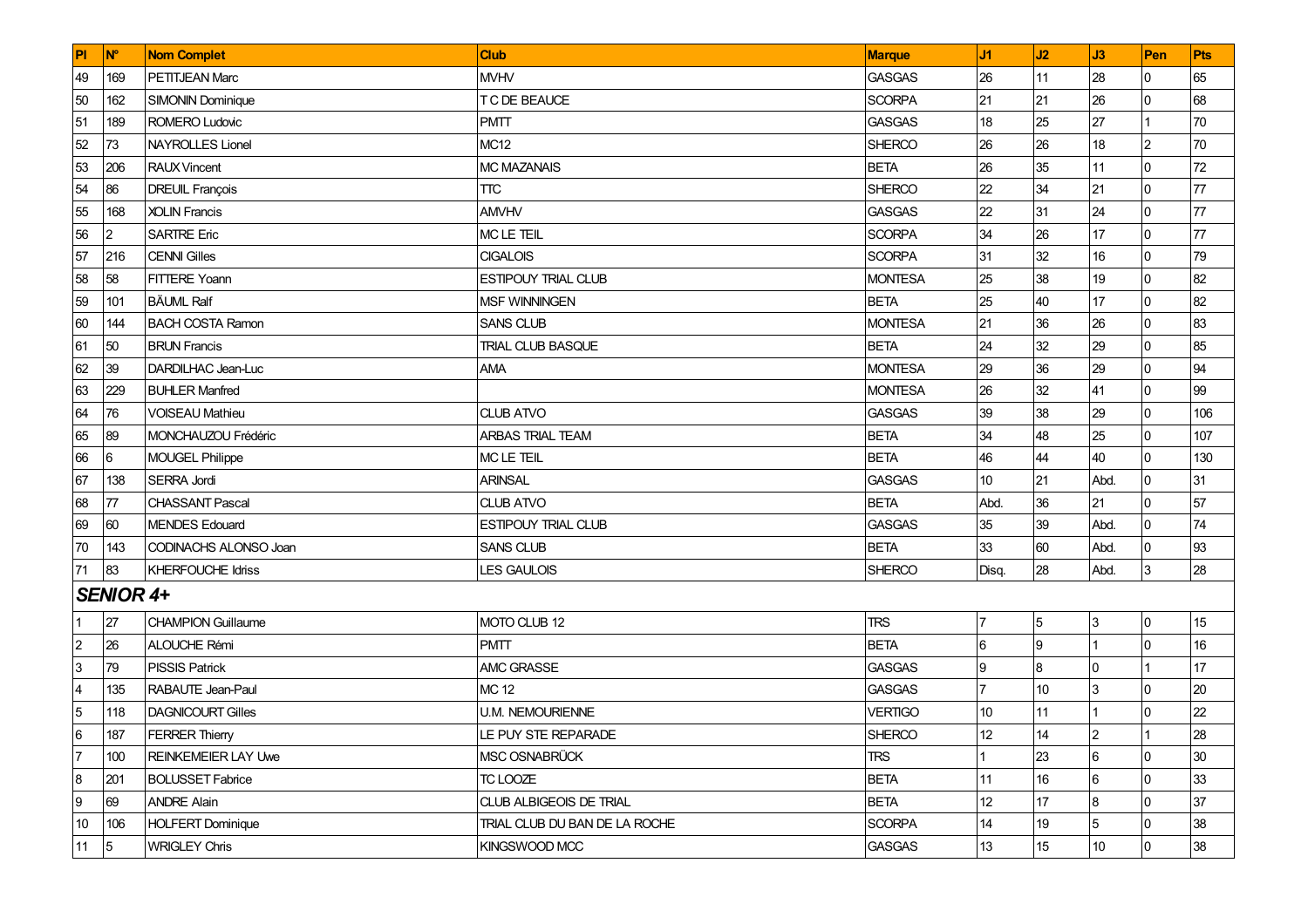| PI             | <b>N°</b>       | <b>Nom Complet</b>          | Club                        | Marque         | J1              | J2             | J3              | Pen            | Pts  |
|----------------|-----------------|-----------------------------|-----------------------------|----------------|-----------------|----------------|-----------------|----------------|------|
| 12             | 137             | LAMAMY Jean-Pierre          | <b>MC12</b>                 | <b>BETA</b>    | 14              | 21             |                 | $\overline{0}$ | 39   |
| 13             | 41              | SANCHEZ PALOU Josep Anton   | TC LA CHATRE                | <b>SHERCO</b>  | 16              | 20             | 5               | $\overline{0}$ | 41   |
| 14             | 219             | <b>RODRIGUEZ Michel</b>     | TRIAL CLUB BASQUE           | <b>TRS</b>     | 25              | 18             | 5               | $\overline{0}$ | 48   |
| 15             | 217             | <b>GERARD Jacky</b>         | <b>TRIAL CLUB COMTOIS</b>   | <b>GASGAS</b>  | 14              | 18             | 19              | $\overline{0}$ | 51   |
| 16             | 30              | <b>GALTIER Denis</b>        | MOTO CLUB TOULONNAIS        | <b>TRS</b>     | 18              | 23             | 11              | $\overline{0}$ | 52   |
| 17             | 198             | <b>ULLY Joel</b>            | TC LOOZE                    | <b>GASGAS</b>  | 13              | 31             | 10              | $\Omega$       | 54   |
| 18             | 122             | <b>CHARTIER Stéphane</b>    | <b>TC CORBON</b>            | <b>MARQUE</b>  | 22              | 32             | 6               | $\overline{0}$ | 60   |
| 19             | 161             | SOLA Jean-Yves              | <b>TC BEAUCE</b>            | <b>MONTESA</b> | 11              | 24             | 25              | $\overline{0}$ | 60   |
| 20             | 72              | NICOULEAU Vincent           | <b>ALBIGEOIS</b>            | <b>MONTESA</b> | 26              | 27             | 10 <sup>1</sup> | $\overline{0}$ | 63   |
| 21             | 136             | <b>WUILLEME Alain</b>       | MC CHARLEVILLE MEZIERES     | <b>MONTESA</b> | 24              | 26             | 16              | $\overline{0}$ | 66   |
| 22             | 225             | LOGINOFF Igor               | <b>MC NATURE</b>            | <b>GASGAS</b>  | 15              | 23             | 31              | 2              | 69   |
| 23             | 44              | <b>CRESPO</b> Xavier        | <b>MC TANNERON</b>          | <b>SHERCO</b>  | 22              | 22             | 26              | $\overline{0}$ | 70   |
| 24             | 170             | <b>MANGIN Thierry</b>       | MOTO VERTE HAUTE VOSGES     | <b>MONTESA</b> | 20              | 23             | 27              | $\overline{0}$ | 70   |
| 25             | 85              | <b>IPPOLITO Serge</b>       | <b>TOULOUSE TRIAL CLUB</b>  | <b>MONTESA</b> | 19              | 33             | 19              | $\overline{0}$ | 71   |
| 26             | 158             | <b>OLLE BUFI Joan</b>       | <b>CENT PEUS</b>            | <b>BETA</b>    | 23              | 48             | $\overline{2}$  | $\overline{0}$ | 73   |
| 27             | 65              | <b>GALODE Bertrand</b>      | PRESQU'ILE TT               | <b>BETA</b>    | 26              | 30             | 18              | $\overline{0}$ | 74   |
| 28             | 199             | <b>DELMONTEL Fabrice</b>    | <b>UM NEMOURS</b>           | <b>BETA</b>    | 27              | 36             | 13              | 0              | 76   |
| 29             | 165             | <b>JONES Clémentine</b>     | <b>MCVA</b>                 | <b>GASGAS</b>  | 24              | 29             | 29              | 3              | 82   |
| 30             | 29              | <b>GODEMENT François</b>    | <b>MCVA</b>                 | <b>TRS</b>     | 32              | 27             | 27              | $\overline{0}$ | 86   |
| 31             | 163             | <b>MARQUER Louis</b>        | TC DE BEAUCE                | <b>MONTESA</b> | 25              | 40             | 29              | $\overline{0}$ | 94   |
| 32             | 190             | POITEVINEAU Fabien          | DOMAINE DE SAINT SAVOURNIN  | <b>GASGAS</b>  | 38              | 36             | 27              |                | 101  |
| 33             | 20              | <b>GAULT Jean-Luc</b>       | PAYS DE LA CHATRE           | <b>TRS</b>     | 34              | 48             | 26              | 0              | 108  |
| 34             | 57              | <b>VEDERE Laurent</b>       | <b>TRIAL CLUB LOURDAIS</b>  | <b>SHERCO</b>  | 47              | 32             | 34              | $\overline{0}$ | 113  |
| 35             | 88              | <b>SALVANS Pascal</b>       | <b>TRIAL CLUB LOURDAIS</b>  | <b>TRS</b>     | 12              | 21             | Abd.            | $\overline{0}$ | 33   |
| 36             | 132             | <b>BONNET Philippe</b>      | UNION MOTORISTE NEMOURIENNE | <b>VERTIGO</b> | 10 <sup>°</sup> | 30             | Abd.            | 11             | 40   |
| 37             | 87              | <b>GRAMONT Patrick</b>      | <b>ASM PAU TRIAL</b>        | <b>MONTESA</b> | 15              | 42             | Abd.            | $\overline{0}$ | 57   |
| 38             | 61              | <b>DANTIN Noel</b>          | ESTIPOUY TRIAL CLUB         | <b>GASGAS</b>  | 77              | Abd.           | Abd.            |                | $77$ |
| 39             | 63              | <b>PIQUEMIL Philippe</b>    | <b>ESTIPOUY TRIAL CLUB</b>  | <b>GASGAS</b>  | 90              | Abd.           | Abd.            | $\overline{7}$ | 90   |
|                | <b>SENIOR 4</b> |                             |                             |                |                 |                |                 |                |      |
|                | 172             | RADULPHE Jonathan           | <b>T.C CHALONNAIS</b>       | <b>SCORPA</b>  | $\overline{2}$  | 5              | 7               | 0              | 14   |
| $\overline{2}$ | 214             | <b>CARLY Benoit</b>         | <b>MC MOLIGNARD</b>         | <b>MONTESA</b> | 3               | 5              |                 | $\overline{0}$ | 15   |
| 3              | 133             | <b>RUMOROSO Victor</b>      | <b>UM NEMOURS</b>           | <b>BETA</b>    | 3               | 8              |                 | 0              | 18   |
| 4              | 17              | <b>GARRY Jean-Michel</b>    | <b>MC TOULONNAIS</b>        | <b>TRS</b>     | 8               | 5              | 5               | $\overline{0}$ | 18   |
| $\overline{5}$ | 227             | PIGEARD DE GURBERT François | <b>MC PLECHATEL</b>         | <b>BETA</b>    | 8               | $\overline{7}$ |                 | 0              | 22   |
| 6              | 45              | <b>OLLIVIER Brice</b>       | <b>CMT TANNERON</b>         | <b>MONTESA</b> | 6               | 9              | 8               | 0              | 23   |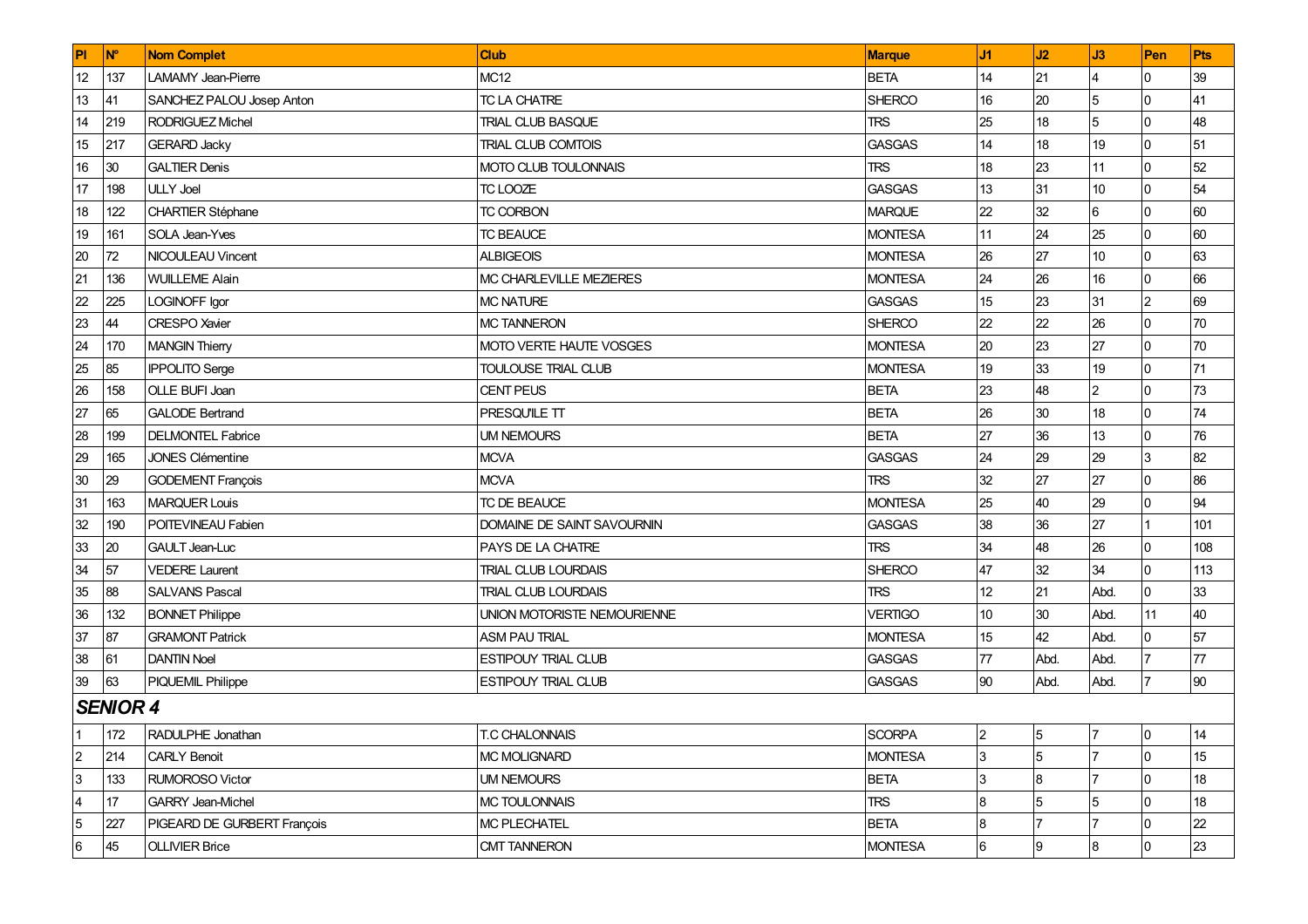| PI               | <b>N°</b> | <b>Nom Complet</b>        | <b>Club</b>                  | Marque         | J1             | J2         | J3   | Pen            | Pts            |
|------------------|-----------|---------------------------|------------------------------|----------------|----------------|------------|------|----------------|----------------|
| $\overline{7}$   | 205       | <b>KAISER Philippe</b>    | <b>MAZAN</b>                 | <b>GASGAS</b>  | 8              | 5          | 10   | l0             | 23             |
| 8                | 109       | <b>LORBER Christophe</b>  | TRIAL CLUB BANDE LA ROCHE    | <b>YAMAHA</b>  | 6              |            | 11   | l0             | 24             |
| $\boldsymbol{9}$ | 177       | <b>BELLON Jean-Michel</b> | MOTO CLUB LIVRADOIS          | <b>AUTRE</b>   | 5              | 12         | 10   | <sup>0</sup>   | 27             |
| 10               | 16        | <b>BERTHIER François</b>  | MC TOULONNAIS                | <b>TRC</b>     | 12             | 5          | 10   | <sup>0</sup>   | 27             |
| 11               | 204       | DOCHE David               | MOTO CLUB MAZANAIS           | <b>MONTESA</b> | 21             | l3         | 6    | $\Omega$       | 30             |
| 12               | 226       | <b>LUCAS Yannick</b>      | MOTOCLUB SAINT MARC          | <b>GASGAS</b>  | 6              | 17         | 8    | <sup>0</sup>   | 31             |
| 13               | 28        | <b>CHOUFFIER Michel</b>   | <b>AMA</b>                   | <b>TRS</b>     | 5              | 11         | 16   | <sup>0</sup>   | 32             |
| 14               | 171       | <b>MARIE Pascal</b>       | MOTOS ACTIVES 14             | SHERCO         | $\overline{8}$ | 10         | 17   | <sup>0</sup>   | 35             |
| 15               | 43        | <b>STURMA Richard</b>     | <b>MCT TANNERON</b>          | <b>MONTESA</b> | 15             | 11         | 11   | <sup>0</sup>   | 37             |
| 16               | 173       | <b>VAUTIER Tony</b>       | TC CHALONNAIS                | <b>GASGAS</b>  | 8              | 13         | 17   | 0              | 38             |
| 17               | 224       | <b>FRANCOISE Bernard</b>  | HOT ZONE                     | <b>MONTESA</b> | 13             | 12         | 13   | <sup>0</sup>   | 38             |
| 18               | 220       | <b>GUÉLOT Daniel</b>      | <b>TRIAL CLUB BASQUE</b>     | <b>GASGAS</b>  | 12             | 13         | 15   | <sup>0</sup>   | 40             |
| 19               | 70        | <b>RIPPERT Martial</b>    | TC CHATEAUNEUF               | <b>BETA</b>    | 12             | 15         | 16   | <sup>0</sup>   | 43             |
| 20               | 196       | <b>DELPIT Marc</b>        | <b>TCC</b>                   | <b>MONTESA</b> | 11             | 13         | 20   | <sup>0</sup>   | 44             |
| 21               | 34        | <b>MARCELLIER Gilles</b>  | <b>LEVENS</b>                | <b>GASGAS</b>  | 22             | 11         | 12   | <sup>0</sup>   | 45             |
| 22               | 93        | <b>WINKELS Stephan</b>    | <b>MSC</b>                   | <b>BETA</b>    | 10             | 23         | 13   | <sup>0</sup>   | 46             |
| 23               | 117       | VERSTRAETE Roland         | <b>U M NEMOURS</b>           | <b>GASGAS</b>  | 12             | 22         | 13   | <sup>0</sup>   | 47             |
| 24               | 195       | <b>MAGREY Serge</b>       | <b>SCAER MOTO VERTE</b>      | <b>YAMAHA</b>  | 10             | 18         | 21   | <sup>0</sup>   | 49             |
| 25               | 47        | DI LAZZARO Lucien         | <b>MOTO CLUB DE TANNERON</b> | <b>MONTESA</b> | 23             | 14         | 16   | <sup>0</sup>   | 53             |
| 26               | 108       | <b>WEBER Christian</b>    | TC BAN DE LA ROCHE           | <b>MONTESA</b> | 9              | 29         | 21   | <sup>0</sup>   | 59             |
| 27               | 167       | <b>GIROD Philippe</b>     | LA CLUSAZ                    | <b>SHERCO</b>  | 16             | 19         | 25   | <sup>0</sup>   | 60             |
| 28               | 91        | VERPOORTEN Marc           | <b>ROVE</b>                  | <b>MONTESA</b> | 16             | 35         | 14   | 16             | 65             |
| 29               | 212       | MORICELLY Frédéric        | <b>TRUYERE</b>               | <b>GASGAS</b>  | 20             | 28         | 20   | $\overline{0}$ | 68             |
| 30               | 218       | <b>GERARD Alexis</b>      | <b>TRIAL CLUB COMTOIS</b>    | <b>GASGAS</b>  | 16             | 31         | 22   | <sup>0</sup>   | 69             |
| 31               | 49        | <b>AROSTEGUY Pierre</b>   | <b>TRIAL CLUB BASQUE</b>     | <b>GASGAS</b>  | 25             | 19         | 27   | <sup>0</sup>   | 71             |
| 32               | 208       | <b>BERNARD Jacques</b>    | LA VOULTE                    | <b>MONTESA</b> | 26             | 19         | 28   | <sup>0</sup>   | 73             |
| 33               | 129       | <b>RUMOROSO Paul</b>      | <b>UM NEMOURIENNE</b>        | <b>GASGAS</b>  | 28             | 35         | 12   | 2              | 75             |
| 34               | 4         | <b>HILLIER Janet</b>      | KINGSWOOD MCC                | GASGAS         | 36             | 33         | 21   | <sup>0</sup>   | 90             |
| 35               | 24        | <b>ALOUCHE Catherine</b>  | <b>PMTT</b>                  | <b>TRS</b>     | 33             | 34         | 28   | $\Omega$       | 95             |
| 36               | 81        | <b>SALHIEN François</b>   | <b>COLOMBEYZONE</b>          | <b>SHERCO</b>  | Disq.          | 48         | 28   | 10             | 76             |
| 37               | 82        | RIGAL André               | MOTO CLUB SOMMIEROIS         | <b>SHERCO</b>  | Disq.          | 18         | Abd. | 3              | 18             |
| 38               | 62        | MENDES Jean               | <b>ESTIPOUY TRIAL CLUB</b>   | <b>MONTESA</b> | Disq.          | Disq.      | Abd. |                | 0              |
| $39\,$           | 84        | <b>RIVIERE Pascal</b>     | <b>COLOMBEYZONES</b>         | <b>SHERCO</b>  | Disq.          | Abd.       | Abd. | 0              | $\overline{0}$ |
|                  |           | <b>SENIOR 4 +40</b>       |                              |                |                |            |      |                |                |
| $\vert$ 1        | 214       | <b>CARLY Benoit</b>       | <b>MC MOLIGNARD</b>          | <b>MONTESA</b> | 3              | $\sqrt{5}$ | 17   | 10             | 15             |
|                  |           |                           |                              |                |                |            |      |                |                |